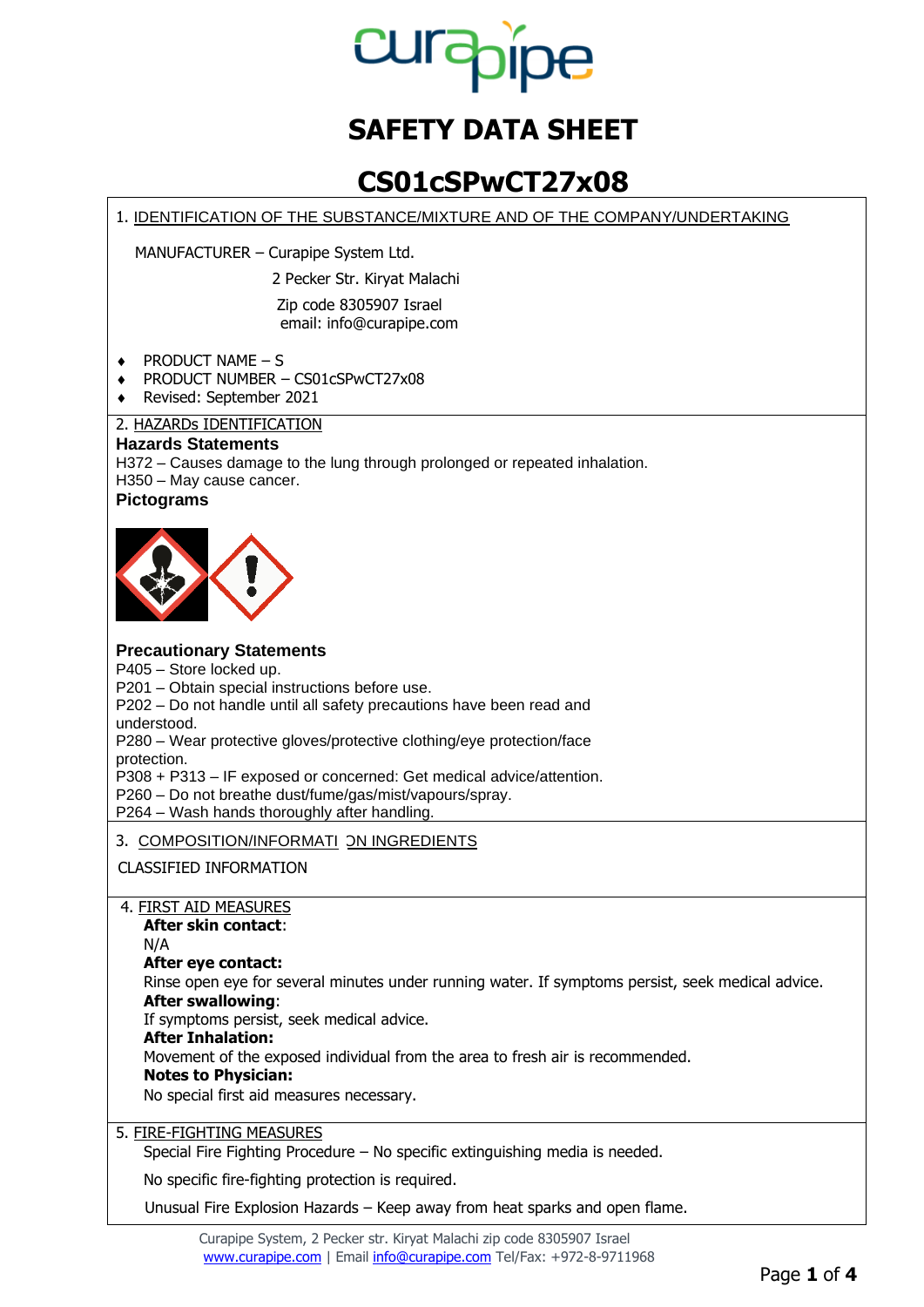# **Lurapipe SAFETY DATA SHEET**

## **CS01cSPwCT27x08**

#### 6. ACCIDENTAL RELEASE MEASURES

Person-related safety precautions – no special requirements.

Environmental precautions – no special requirements.

Avoid dry sweeping and use water spraying or vacuum cleaning systems to prevent airborne dust generation. Wear personal protective equipment in compliance with national legislation.

Collect in suitable and properly labeled containers.

Dispose of material as waste according to item 13.

#### 7. HANDLING AND STORAGE

Handling – Avoid airborne dust generation. Provide appropriate exhaust ventilation at places where airborne dust is generated. In case of insufficient ventilation, wear suitable respiratory protective equipment.

Explosion – Keep away from heat, sparks and flame. Keep containers tightly sealed at temperature up to 40 degrees C.

Storage – Minimise airborne dust generation and prevent wind dispersal during loading and unloading. Keep containers closed and store packaged products so as to prevent accidental bursting.

Packed in plastic containers and vessels docket.

#### 8. EXPOSURE CONTROLS/PERSONAL PROTECTION

Working area – should be ventilated.

Eye/face protection - wear safety glasses with side-shields in circumstances where there is a risk of penetrative eye injuries.

Skin protection - no specific requirement.

Hand protection - appropriate protection (e.g. gloves, barrier cream) is recommended for workers who suffer from dermatitis or sensitive skin. Wash hands at the end of each work session.

Respiratory protection – wear a respiratory protective equipment that complies with the requirements of European or national legislation.

Protective equipment should comply with the requirements of European or national legislation.

#### 9. PHYSICAL AND CHEMICAL PROPERTIES

Composite solid powder material.

Weight at 25 degrees Celsius is 0.02-0.1 gr/cc.

Solubility in water - completely miscible with water.

Color aggregate material – white.

Odor - none.

## 10. STABILITY AND REACTIVITY

Stable under normal conditions.

Possibility of hazardous reactions - no hazardous reactions.

Avoid temperatures above 200°C.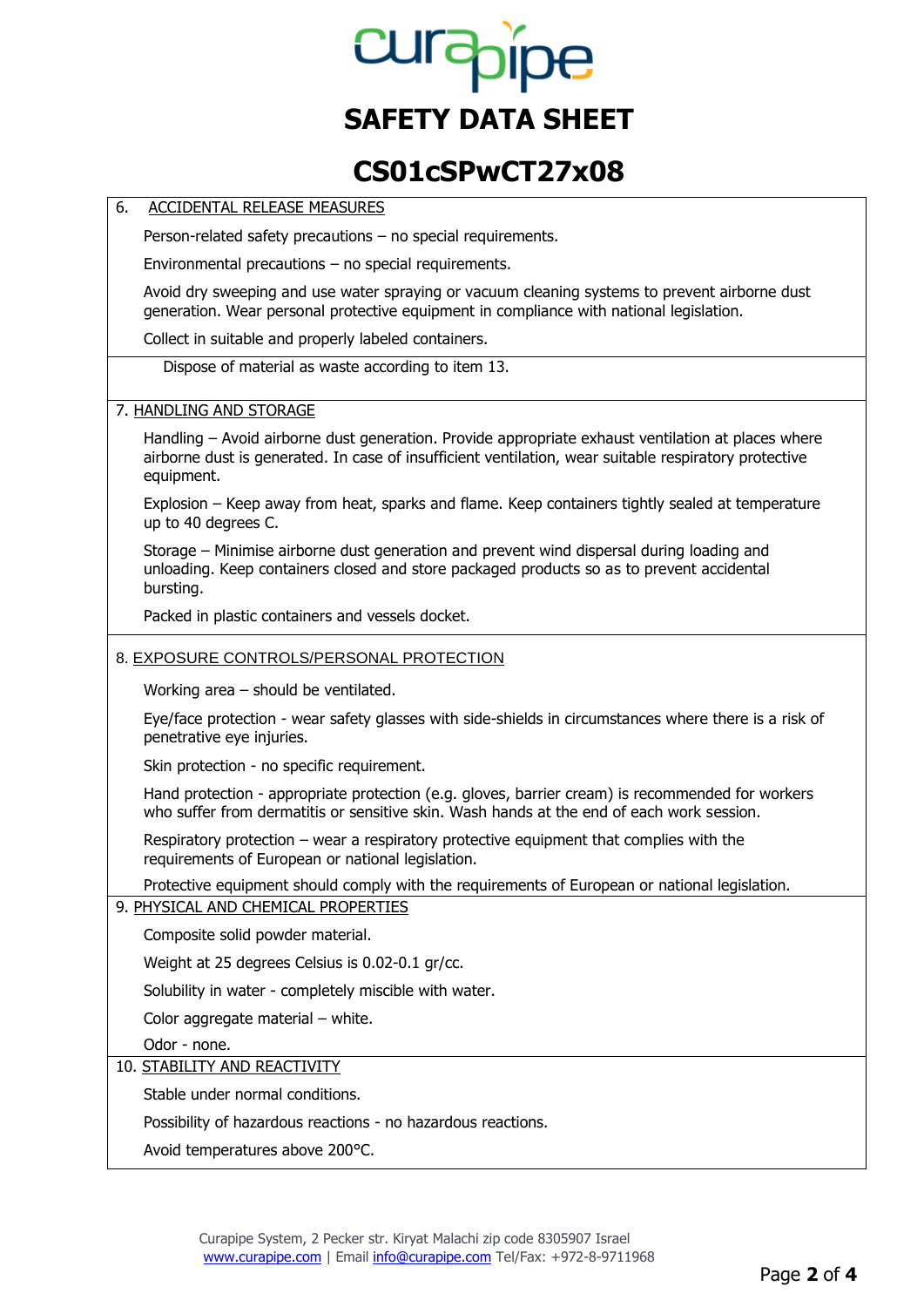# curapipe **SAFETY DATA SHEET**

# **CS01cSPwCT27x08**

| 11. TOXICOLOGICAL INFORMATION                                                                                                                              |
|------------------------------------------------------------------------------------------------------------------------------------------------------------|
| Acute toxicity - based on the LD50 value of $>$ > 8000 mg/kg (Rat) this product does not need to be<br>classified as acute toxic.                          |
| Skin corrosion/irritation - based on available data, the classification criteria are not met.                                                              |
| Serious eye damage/irritation - based on available data, the classification criteria are not met.                                                          |
| Respiratory or skin sensitization - based on available data, the classification criteria are not met.                                                      |
| Germ cell mutagenicity - based on available data, the classification criteria are not met.                                                                 |
| Carcinogenicity - based on available data, the classification criteria are not met.                                                                        |
| Reproductive toxicity - based on available data, the classification criteria are not met.                                                                  |
| STOT-single exposure - based on available data, the classification criteria are not met.                                                                   |
| STOT-repeated exposure - based on available data, the classification criteria are not met.                                                                 |
| Aspiration hazard - based on available data, the classification criteria are not met.                                                                      |
| 12. ECOLOGICAL INFORMATION                                                                                                                                 |
| Contains no substances known to be hazardous for the environment.                                                                                          |
| This product is not biodegradable.                                                                                                                         |
| Does not bioaccumulate.                                                                                                                                    |
| This major substance is an inorganic substance and does not meet the criteria for PBT or vPvB in<br>accordance with Annex XIII of REACH.                   |
| No specific adverse effects known.                                                                                                                         |
| Do not allow large quantities of product to reach ground water, drinking water systems unless<br>through purposeful design by the appropriate authorities. |
| 13. DISPOSAL CONSIDERATIONS                                                                                                                                |
| Disposable waste.                                                                                                                                          |
| Empty Packages – Disposal must be made according to official regulations.                                                                                  |
| 14. TRANSPORT INFORMATION                                                                                                                                  |
| Transported in a tightly packed bags or containers.                                                                                                        |
| UN number - not regulated.                                                                                                                                 |
| UN proper shipping name - not regulated.                                                                                                                   |
| Transport hazard class(es) - not regulated.                                                                                                                |
| Packing group - not regulated.                                                                                                                             |
| Environmental hazards - not applicable.                                                                                                                    |
| Special precautions for user - not applicable.                                                                                                             |
| 15. REGULATORY INFORMATION                                                                                                                                 |
| National regulatory information - no information available.                                                                                                |
| International legislation/requirements - no information available.                                                                                         |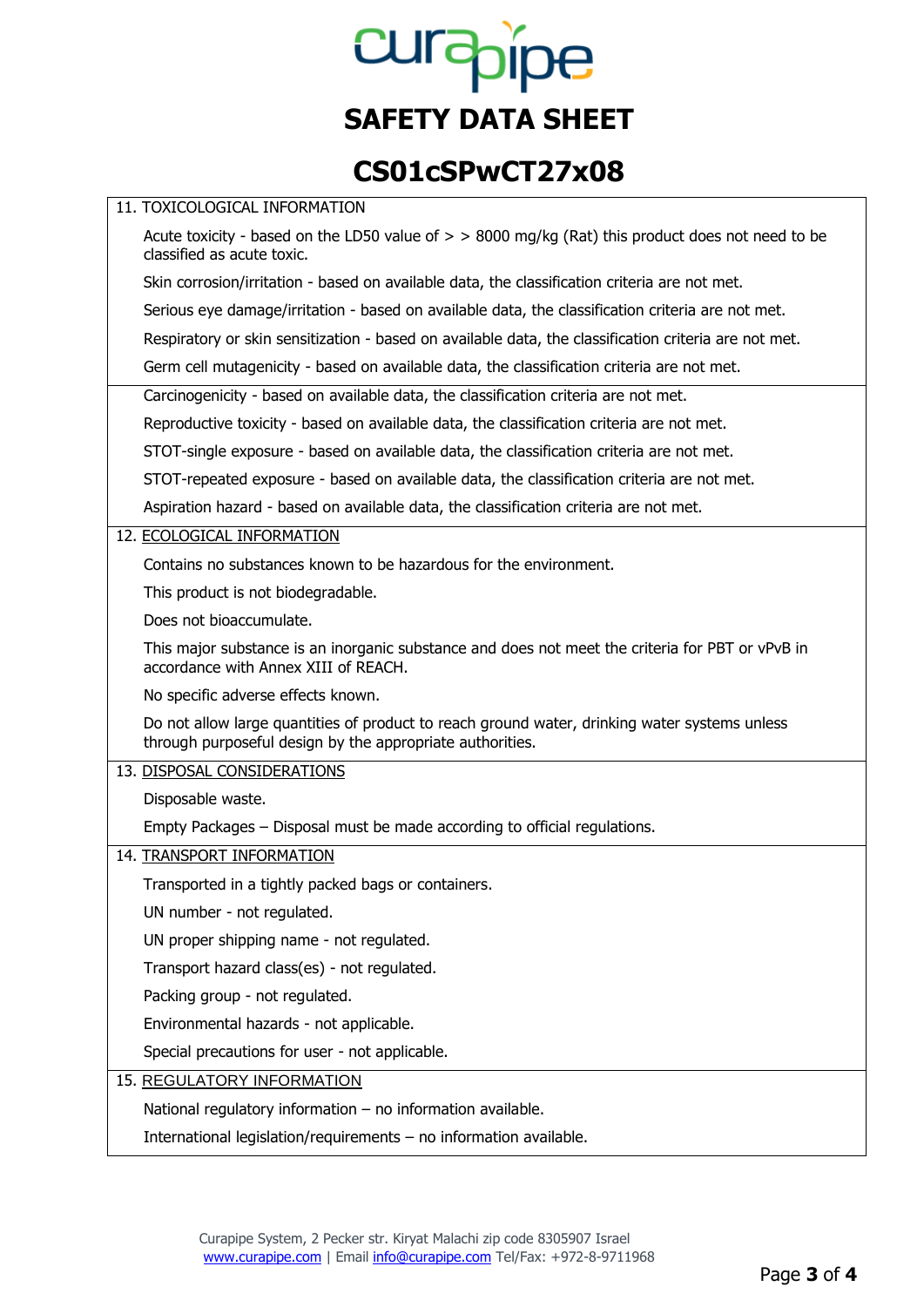

## **CS01cSPwCT27x08**

### 16. OTHER INFORMATION

Training - workers must be trained in the proper use and handling of this product as required under applicable regulations.

Restrictions on use - only for industrial use.